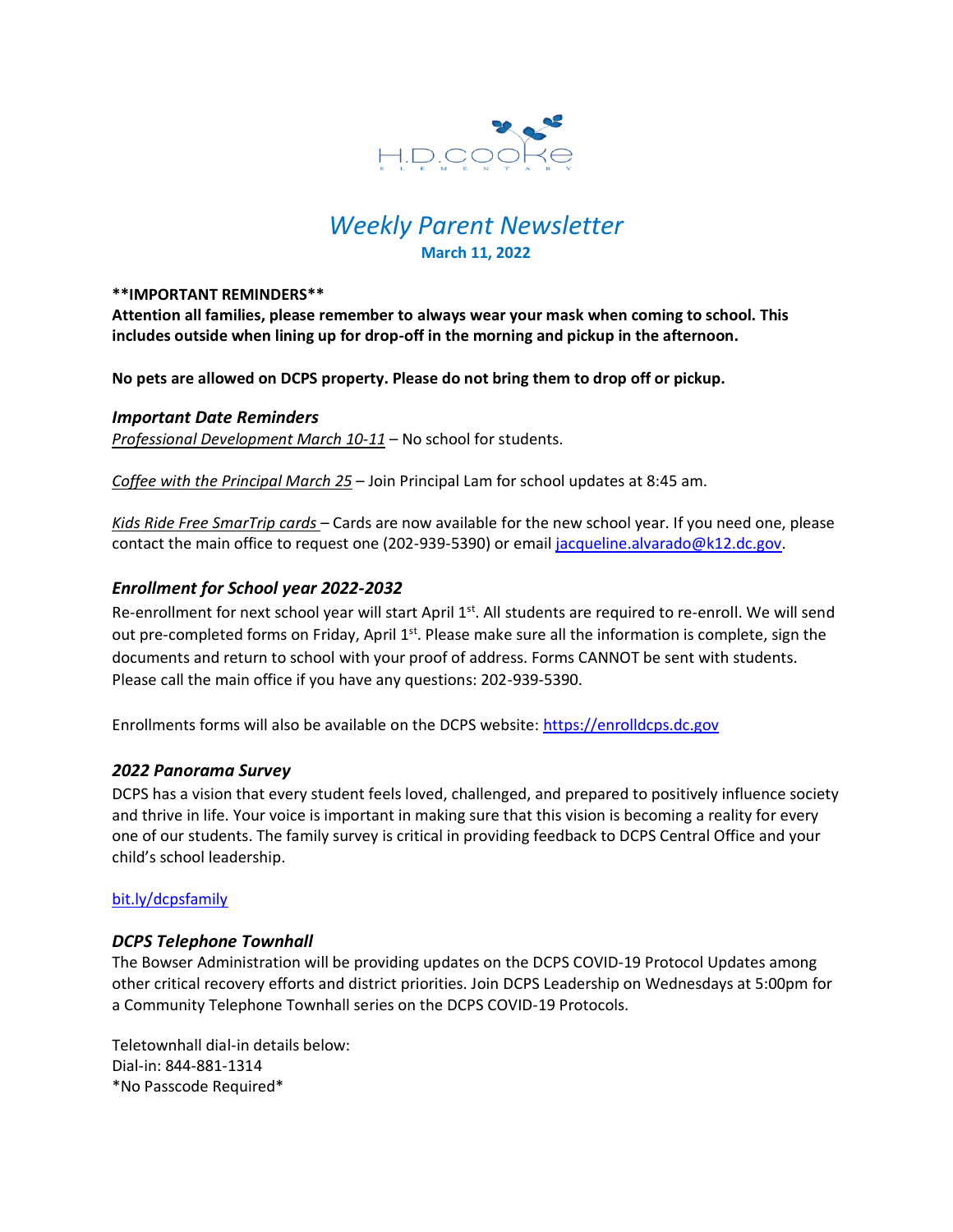Dates:

- Wednesday, March 30 at 5:00PM
- Wednesday, April 27 at 5:00PM
- Wednesday, May 25 at 5:00PM

# *COVID-19 Student Vaccination Status*

Please complete **[this form](https://forms.office.com/r/LReDit2A2c)** if your student has received the COVID-19 vaccination. Completing this form is completely OPTIONAL. This information will only be used to help us determine close contact quarantine for your student.

Vaccinated students who are in close contact to someone who tests positive for COVID-19 do NOT need to quarantine if they are not showing symptoms but are recommended to take a test between 3 and 5 days after they are exposed. Please contact the main office (202-939-5390) if you have any questions.

Form can also be found here:<https://forms.office.com/r/LReDit2A2c>

# *WiFi Available*

Are you in need of WiFi at home for any reason? We have a limited amount of WiFi hotspots. If you would like to request one, please contact Ms. Jackie Alvarado in the main office (202-939-5390) or email: [jacqueline.alvarado@k12.dc.gov.](mailto:jacqueline.alvarado@k12.dc.gov)

# *Asymptomatic Testing*

We tested students on Wednesday, March 9. We tested 76 students and all samples came back negative.

Watch this video to learn more about how student testing happens at school with ST3 [\(English](https://urldefense.proofpoint.com/v2/url?u=https-3A__rise.articulate.com_share_-2Dq6MdIeo2V42boWuOGTu8i4-2DcT9E-5Fpjy-23_lessons_QicMYr-5FNcrCg54C5EtRyuC-2DwHJjQQVR2&d=DwMFAg&c=euGZstcaTDllvimEN8b7jXrwqOf-v5A_CdpgnVfiiMM&r=r7MsakikdNxOh-N_Ssj9mdJUMRjWvhYw18Eqx42UE40&m=-vbhK74dxdF3UGFM3KXX_Mk-PGWZWrPZHiFLh_rcYM0&s=470EC6i3UbApDRfaxDIuMzBPFqhzK2pNSc-krTjYzOw&e=) and [Spanish\)](https://urldefense.proofpoint.com/v2/url?u=https-3A__youtu.be_PRaXjkFlGGQ&d=DwMFAg&c=euGZstcaTDllvimEN8b7jXrwqOf-v5A_CdpgnVfiiMM&r=r7MsakikdNxOh-N_Ssj9mdJUMRjWvhYw18Eqx42UE40&m=-vbhK74dxdF3UGFM3KXX_Mk-PGWZWrPZHiFLh_rcYM0&s=yCXksETv2O2ZulcBl9cazNcOvmB9Inp-drZAlbuFkaw&e=).

Please click [here](https://shieldt3k12portal.pointnclick.com/login_login.aspx) to access the Testing Patient Portal where you can see test results for your student (if/when they are tested).

If you are having trouble accessing your students' test results, please contact the ST3 Support Line at 833-762-0762 or please email them at [DCPSCOVIDTesting@dc.gov.](mailto:DCPSCOVIDTesting@dc.gov)

# *Early Dismissal*

Reminder that if you need to pick up your student early from school, you must notify the main office by 2:45 pm. Students will not be dismissed after 2:45 pm.

# *Visiting the School*

Anyone needing to come to school to talk to someone in main office must have a scheduled appointment. Visitors are not allowed at school without an appointment at this time. All visitors will be asked the health questions before entering the building. To make an appointment, please contact your students teacher or the main office at 202-939-5390 or you can send an email to Ms. Emma Amaya [\(emma.amaya@k12.dc.gov\)](mailto:emma.amaya@k12.dc.gov) or Ms. Jackie [\(Jacqueline.alvarado@k12.dc.gov\)](mailto:Jacqueline.alvarado@k12.dc.gov).

# *Stay in Connected!*

Visit our website: